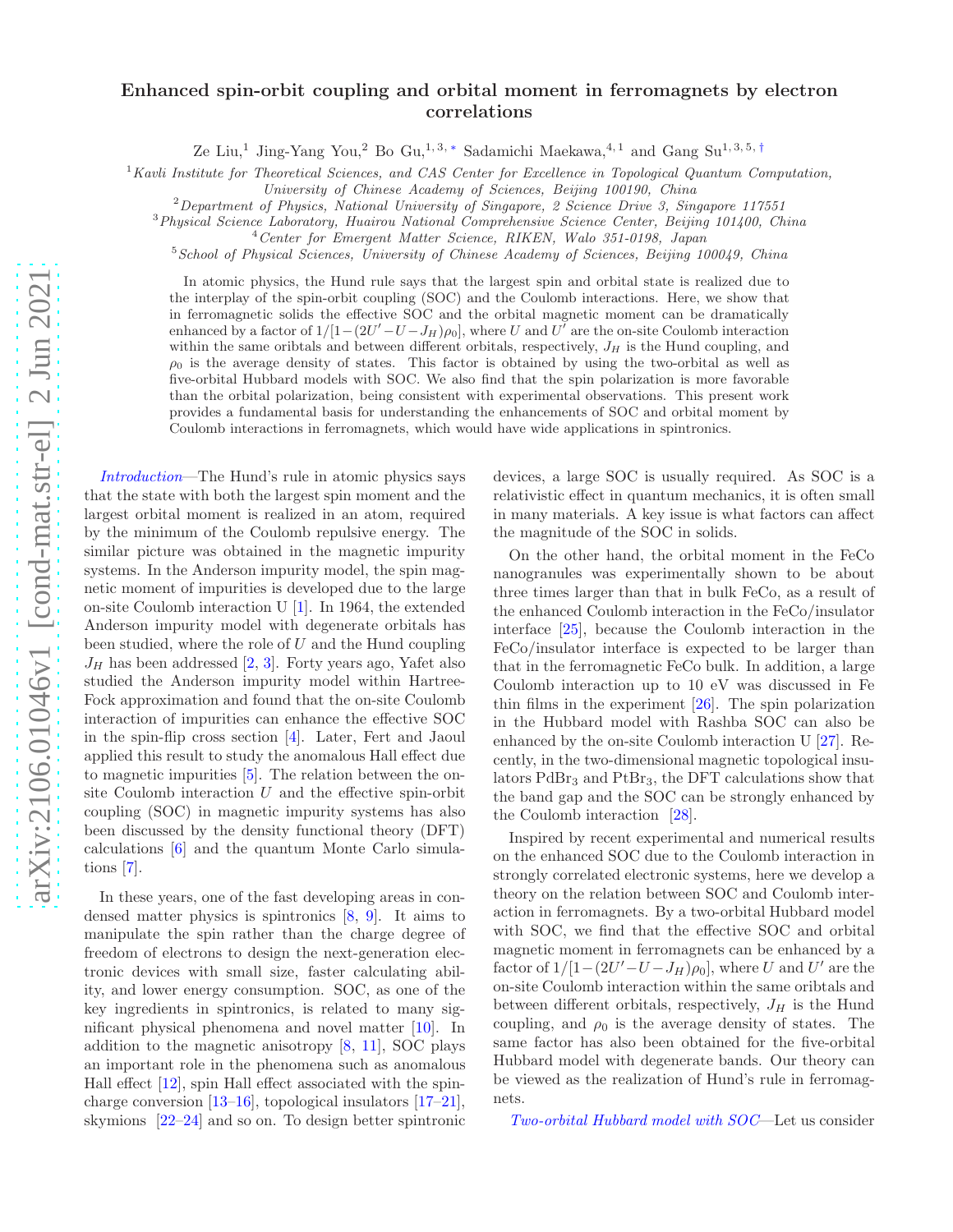a two-orbital Hubbard model, where only a pair of orbitals with opposite orbital magnetic quantum numbers  $m$  (-1 and 1, or -2 and 2) are considered. Thus, the Hamiltonian can be written as

<span id="page-1-0"></span>
$$
H = \sum_{\mathbf{k}, m, \sigma} \epsilon_{\mathbf{k}m\sigma} n_{\mathbf{k}m\sigma} + U \sum_{i,m} n_{im\uparrow} n_{im\downarrow}
$$
  
+ 
$$
U' \sum_{i, \sigma, \sigma'} n_{im\sigma} n_{im\sigma'} - J_H \sum_{i, \sigma} n_{im\sigma} n_{im\sigma},
$$
 (1)

where  $\epsilon_{\mathbf{k}m\sigma}$  is the energy of electron with wave vector **k**, orbital m, and spin  $\sigma$  ( $\uparrow, \downarrow$ ) [\[29\]](#page-4-24), U and U' are the onsite Cuolomb repulsion within the orbital  $m$  and between different orbitals m and  $m'$ , respectively,  $J_H$  is the Hund coupling, and  $n_{\mathbf{k}m\sigma}(n_{im\sigma})$  represents the particle number with wave vector **k** (site index i), orbital m and spin  $\sigma$ . For simplicity, we consider four degenerate energy bands, which are lifted by an external magnetic field  $h$  and the Ising-type SOC [\[5](#page-4-6)]:

$$
\epsilon_{\mathbf{k}m\sigma} = \epsilon_{\mathbf{k}} - \sigma\mu_B h - \frac{1}{2}\sigma\lambda_{so} m,\tag{2}
$$

where  $\lambda_{so}$  is the SOC constant,  $\epsilon_{\mathbf{k}}$  is the electron energy without external magnetic filed and SOC. Using the Hartree-Fock approximation, we have  $n_{im\sigma}n_{im'\sigma'} \approx$  $\langle n_{im\sigma} \rangle n_{im'\sigma'} + \langle n_{im'\sigma'} \rangle n_{im\sigma} - \langle n_{im\sigma} \rangle \langle n_{im'\sigma'} \rangle$ . Assuming the system is homogeneous, the occupation number  $n_{im\sigma}$  is independent of lattice site i:  $\langle n_{im\sigma} \rangle \approx \langle n_{m\sigma} \rangle$ , and through Fourier transformation  $\sum_i n_{im\sigma} = \sum_{\mathbf{k}} n_{\mathbf{k}m\sigma}$ , the Halmiltonian in Eq. $(1)$  can be diagonalized as:

$$
H \approx \sum_{\mathbf{k}, m, \sigma} \tilde{\epsilon}_{\mathbf{k}m\sigma} n_{\mathbf{k}m\sigma}, \tag{3}
$$

with

<span id="page-1-6"></span>
$$
\tilde{\epsilon}_{\mathbf{k}m\sigma} = \epsilon_{\mathbf{k}} - \sigma \mu_B h - \frac{1}{2} \sigma \lambda_{so} m + U \langle n_{m\bar{\sigma}} \rangle + U' (\langle n_{\bar{m}\sigma} \rangle + \langle n_{\bar{m}\bar{\sigma}} \rangle) - J_H \langle n_{\bar{m}\sigma} \rangle.
$$
\n(4)

We define the spin polarization per site as  $s_z$  =  $\mu_B(\langle n_{m\uparrow} \rangle - \langle n_{m\downarrow} \rangle + \langle n_{m\uparrow} \rangle - \langle n_{m\downarrow} \rangle)$ , and the orbital polarization per site as  $l_z = m\mu_B(\langle n_{m\uparrow} \rangle - \langle n_{\bar{m}\uparrow} \rangle + \langle n_{m\downarrow} \rangle \langle n_{\bar{m}} \rangle$ ). Here we should remark that the so-defined orbital polarization from itinerant electrons on different orbitals with SOC differs from the conventional orbital moments of atoms that are usually quenched owing to the presence of the crystal fields in transition metal ferromagnets. Introduce the particle numbers of the parallel  $(n_p)$  and antiparallel  $(n_{ap})$  states of the spin  $\sigma$  and orbital m:  $n_p = \langle n_{m\uparrow} \rangle + \langle n_{\bar{m}\downarrow} \rangle$ ,  $n_{ap} = \langle n_{\bar{m}\uparrow} \rangle + \langle n_{m\downarrow} \rangle$ . Then the energy  $\tilde{E}_{km\sigma}$  can be written as

$$
\tilde{\epsilon}_{km\sigma} = \bar{\epsilon} - \sigma \mu_B \left( h + \frac{U + J_H}{4\mu_B^2} s_z \right) \n- \frac{1}{2} m \left( \sigma \lambda_{so} - \frac{U - 2U' + J_H}{2\mu_B m^2} l_z \right).
$$
\n(5)

When spin  $\sigma$  and orbital m are antiparallel (parallel) the energy  $\bar{\epsilon} = (\epsilon_k + \frac{1}{2}Un_{ap(p)} + \frac{1}{2}U'n_{ap(p)} + \frac{1}{2}U'n_{p(ap)} \frac{1}{2}J_H n_{ap(ap)}$ ).

Spin polarization— It is noted that without external magnetic field h and SOC  $\lambda_{so}$ , the four energy bands with spin  $\sigma$  ( $\uparrow$  and  $\downarrow$ ) and orbital m (for example 1 and -1) are degenerate, and the occupation numbers  $n_{ap} = n_p$ . In terms of the translational symmetry of the lattice system:  $\langle n_{m\sigma} \rangle = \frac{1}{N} \sum_i \langle n_{im\sigma} \rangle = \frac{1}{N} \sum_{\mathbf{k}} \langle n_{\mathbf{k}m\sigma} \rangle = \frac{1}{N} \sum_{\mathbf{k}} f(\tilde{\epsilon}_{\mathbf{k}m\sigma}),$ where  $f$  is the Fermi distribution function, the spin polarization can be written as  $s_z = \frac{\mu_B}{N} \sum_k [f(\tilde{\epsilon}_{km\uparrow}) - f(\tilde{\epsilon}_{km\downarrow}) +$  $f(\tilde{\epsilon}_{k\bar{m}\uparrow}) - f(\tilde{\epsilon}_{k\bar{m}\downarrow})$ . For the system with a paramagnetic (PM) state  $(h = 0)$ ,  $f(\tilde{\epsilon}_{km\sigma})$  can be expanded according to  $h$ , which is a small value compared to Fermi energy, and  $n_{ap} = n_p$ ,  $s_z = \mu_B \sum_k [f(\tilde{\epsilon}_{PM,km\uparrow}) - f(\tilde{\epsilon}_{PM,km\downarrow}) +$  $f(\tilde{\epsilon}_{PM,k\bar{m}\uparrow}) - f(\tilde{\epsilon}_{PM,k\bar{m}\downarrow})] = 0.$  Up to the linear order of h, the spin polarization becomes

<span id="page-1-2"></span>
$$
s_z = \frac{4\mu_B^2 \rho_0}{1 - (U + J_H)\rho_0} h,\tag{6}
$$

where  $\rho_0 = \frac{1}{4} \int_0^\infty \left[ -\frac{\partial f(E)}{\partial E} \right] [\rho_{m\uparrow}(E) + \rho_{\bar{m}\uparrow}(E) + \rho_{m\downarrow}(E) + \rho_{\bar{m}\downarrow}(E) \right]$  $\rho_{m}(\mathbf{E})d\mathbf{E}$  is the average density of states of the four energy bands. The instability condition of the spin polarization is

<span id="page-1-3"></span>
$$
(U+J_H)\rho_0>1.\t(7)
$$

This condition can be taken as an extension of Stoner criterion in the presence of SOC in itinerant ferromagnets.

Orbital polarization— Similarly, the orbital polarization can be expressed as  $l_z = \mu_B m(\langle n_{m\uparrow} \rangle - \langle n_{\bar{m}\uparrow} \rangle +$  $\langle n_{m\downarrow}\rangle - \langle n_{\bar{m}\downarrow}\rangle) = \frac{\mu_B m}{N} \sum_k [f(\tilde{\epsilon}_{km\uparrow}) - f(\tilde{\epsilon}_{km\uparrow}) + f(\tilde{\epsilon}_{km\downarrow})$  $f(\tilde{\epsilon}_{k\bar{m}})$ ]. For the ferromagnetic (FM) state, the SOC can be regarded as a small value [\[5](#page-4-6)], so  $f(\tilde{\epsilon}_{\mathbf{k}m\sigma})$  can be expanded according to  $\lambda_{so}$ , and when  $\lambda_{so} = 0$ ,  $n_{ap} = n_p$ , the zero-order term is zero. To the linear order of  $\lambda_{so}$ , the orbital polarization gives

<span id="page-1-1"></span>
$$
l_z = \frac{m^2 \mu_B \rho_s}{1 - (2U' - U - J_H) \rho_0} \lambda_{so},
$$
 (8)

where  $\rho_s = \frac{1}{2} \int_0^\infty \left[ -\frac{\partial f(E)}{\partial E} \right] [\rho_{m\uparrow}(E) + \rho_{\bar{m}\uparrow}(E) - \rho_{m\downarrow}(E) - \rho_{\bar{m}\downarrow}(E) \right]$  $\rho_{m}\left( E\right) ]dE$  is the average spin polarized density of states. Then Eq.[\(8\)](#page-1-1) can be rewritten as  $l_z = \mu_B m^2 \rho_s \lambda_{so}^{\text{eff}}$ , where the effective SOC  $\lambda_{so}^{\text{eff}}$  is

<span id="page-1-5"></span>
$$
\lambda_{so}^{\text{eff}} = \frac{\lambda_{so}}{1 - (2U' - U - J_H)\,\rho_0}.\tag{9}
$$

One may note that the orbital polarization discussed here [Eq. [\(8\)](#page-1-1)] is totally induced by the SOC, which can be enhanced by increasing  $U'$  or decreasing U and  $J_H$ , we will discuss this in detail. In the absence of the SOC, such an orbital polarization is absent according to Eq. [\(8\)](#page-1-1). The instability condition of orbital polarization would be:

<span id="page-1-4"></span>
$$
(2U' - U - J_H)\rho_0 > 1.
$$
 (10)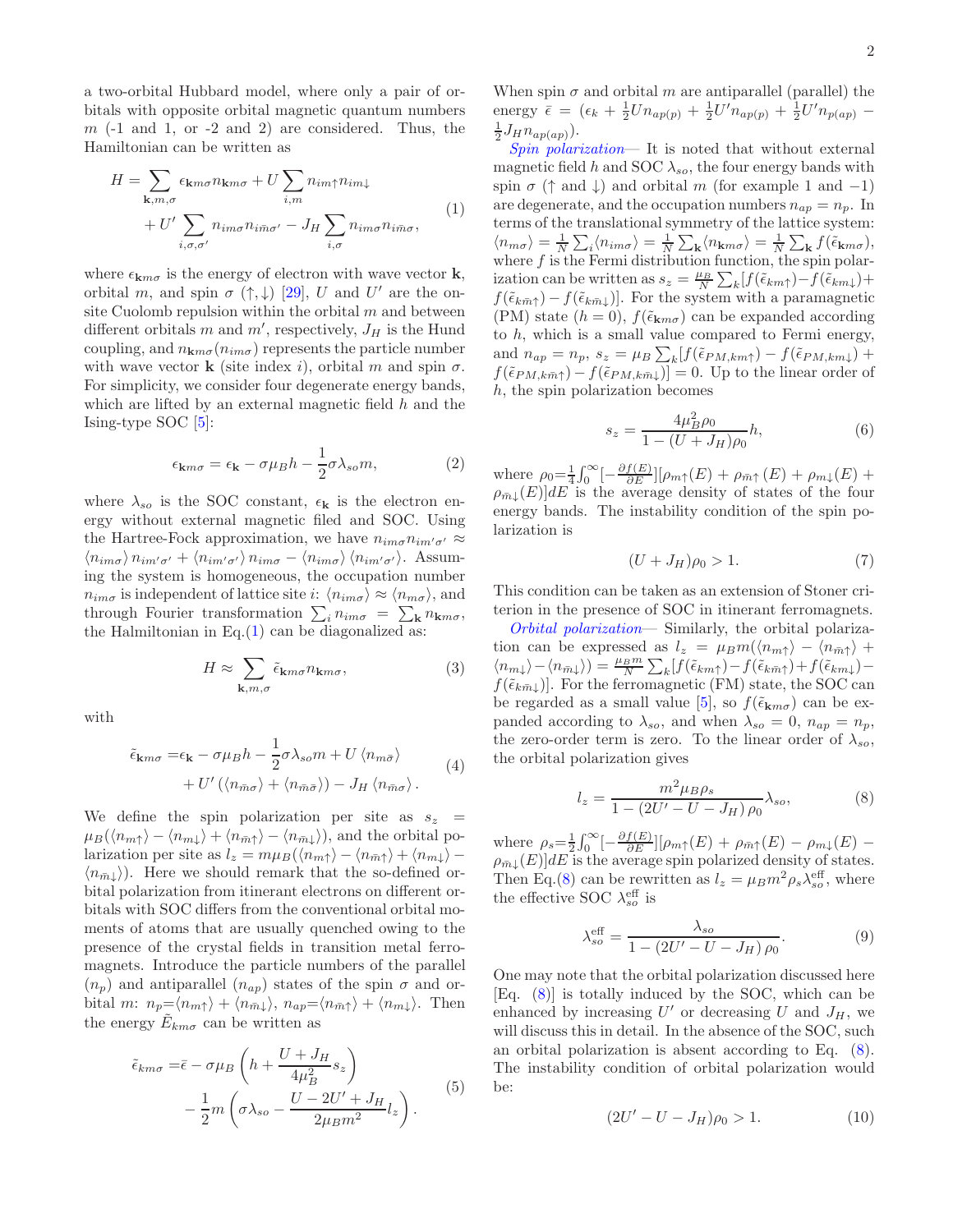<span id="page-2-0"></span>TABLE I. Comparison of the theoretical results among the Anderson impurity model, the one-orbital Hubbard model (Stoner model), and our two- and five-orbital Hubbard models with the spin-orbit coupling (SOC).  $s_z$  and  $l_z$  are the spin and orbital polarization, respectively. The instability conditions (IC) of  $s_z$  and  $l_z$  in these models are listed.  $\lambda_{so}^{\text{eff}}$  is the effective SOC affected by atomic SOC  $\lambda_{so}$ , the electron correlations U, U' and  $J_H$ , and the electron density of state  $\rho$ . The equations of five-orbital Hubbard model can be found in the Supplementary Information.

|                             | Anderson impurity<br>model                                       | One-orbital Hubbard<br>model (Stoner)           | Two-orbital Hubbard model<br>with $\text{SOC}(m = \pm 1 \text{ or } m = \pm 2)$ | Five-orbital Hubbard model<br>with SOC $(m = 0, \pm 1, \pm 2)$                  |
|-----------------------------|------------------------------------------------------------------|-------------------------------------------------|---------------------------------------------------------------------------------|---------------------------------------------------------------------------------|
| $S_z$                       |                                                                  | $\frac{2\mu_B^2 \rho(E_F)}{1-U\rho(E_F)}h$ [30] | $\frac{4\mu_B^2 \rho_0}{1-(U+J_H)\rho_0} h$ [Eq.(6)]                            | $\frac{10\mu_B^2 \rho_0}{1-(U+4J_H)\rho_0}h$ [Eq.(63)]                          |
| $l_z$                       |                                                                  |                                                 | $\frac{m^2 \mu_B \rho_s}{1-(2U'-U-J_H)\rho_0} \lambda_{so}$ [Eq.(8)]            | $\frac{\mu_B(\rho_{1s}+4\rho_{2s})}{1-(2U'-U-J_H)\rho_0}\lambda_{so}$ [Eq.(78)] |
|                             | IC of $s_z   (U+4J_H)\rho(E_F) > 1$ [2, 3] $U\rho(E_F) > 1$ [30] |                                                 | $(U+J_H)\rho_0 > 1$ [Eq.(7)]                                                    | $(U+4J_H)\rho_0 > 1$ [Eq.(65)]                                                  |
| IC of $l_z$                 |                                                                  |                                                 | $(2U'-U-J_H)\rho_0 > 1$ [Eq.(10)]                                               |                                                                                 |
| $\lambda_{so}^{\text{eff}}$ | $\lambda_{at}$<br>$[4]$<br>$1 - (U - J_H) \rho(E_F)$             |                                                 | $\frac{\lambda_{so}}{1-(2U'-U-J_H)\rho_0}$ [Eq.(9)]                             |                                                                                 |

The detailed derivation is given in the Supplementary Information.

Five-orbital Hubbard model with SOC—Our theory can be easily extended to the five-orbital Hubbard model with degenerate bands, and the detailed derivation is given in the Supplementary Information. For the five-orbital case, the instability condition of the spin polarization becomes as  $(U + 4J_H)\rho_0 > 1$ . The same expression has been obtained for the presence of localized spin moment in the Anderson impurity model with degenerate orbitals [\[2,](#page-4-3) [3\]](#page-4-4). The obtained instability condition of the orbital polarization is  $(2U' - U - J_H)\rho_0 > 1$ , which is the same as Eq. $(10)$  for the two-orbital case. In the five-orbital case, the effective SOC and the orbital magnetic moment can also be enhanced by a factor of  $1/[(2U'-U-J_H)\rho_0]$ , that is the same enhancement factor as in the two-orbital case.

Discussion—The comparison between our theory, the Stoner model and the Anderson impurity model is shown in Table [I.](#page-2-0) It is interesting to note that the instability conditions of  $s_z$  between our five-orbital Hubbard model with SOC and the Anderson impurity model are the same, while the obtained effective SOC  $\lambda_{so}^{\text{eff}}$  between the two models are different. Comparing Eqs.[\(7\)](#page-1-3) and [\(10\)](#page-1-4), which are the spin and orbital instability conditions of the two-orbital model in Table [I,](#page-2-0) one may note that the condition of the orbital spontaneous polarization is more stringent than that of the spin spontaneous polarization. The phase diagram of the spin and orbital spontaneous polarizations as a function of the inverse of average density of state  $1/\rho_0$  and the Coulomb interaction U obtained with Eqs.  $(7)$  and  $(10)$  is depicted in Fig. [1.](#page-2-1) Considering the relation  $U = U' + 2J_H$  and the reasonable values of  $U = 4 \sim 7$  eV in the 3d transitional metal oxides [\[31\]](#page-4-26), for 3d electrons,  $J_H = 1$ ,  $U' = 5$ ,  $U = 7$  eV are a set of reasonable values, for simplicity we keep the ratio  $U: U': J_H = 7: 5: 1$  in Eq.[\(9\)](#page-1-5), and the shaded area with blue (red) solid lines indicates



<span id="page-2-1"></span>FIG. 1. The phase diagram of spin and orbital spontaneous polarization as a function of the inverse average density of states and the Coulomb interaction U. The shaded area with blue solid lines represents the spin spontaneous polarization determined by Eq.[\(7\)](#page-1-3). The shaded area with red solid lines represents the orbital spontaneous polarization determined by Eq.[\(10\)](#page-1-4). The black dotted line indicates the Stoner criterion of the spin spontaneous polarization, which is obtained by the single orbital Hubbard model.

the spin (orbital) spontaneous polarization. The Stoner criterion of the spin spontaneous polarization based on the single orbital Hubbard model is also plotted in Fig. [1](#page-2-1) for a comparison. The results show that the area of orbital spontaneous polarization is enclosed in the area of spin spontaneous polarization. In other words, it is more stringent to have the orbital spontaneous polarization, which is consistent with the fact that the orbital spontaneous polarization is rarely observed in experiments.

The relation between the electron correlations  $U, U'$ and  $J_H$  and the spin polarization  $s_z$  in Eq. [\(6\)](#page-1-2) and the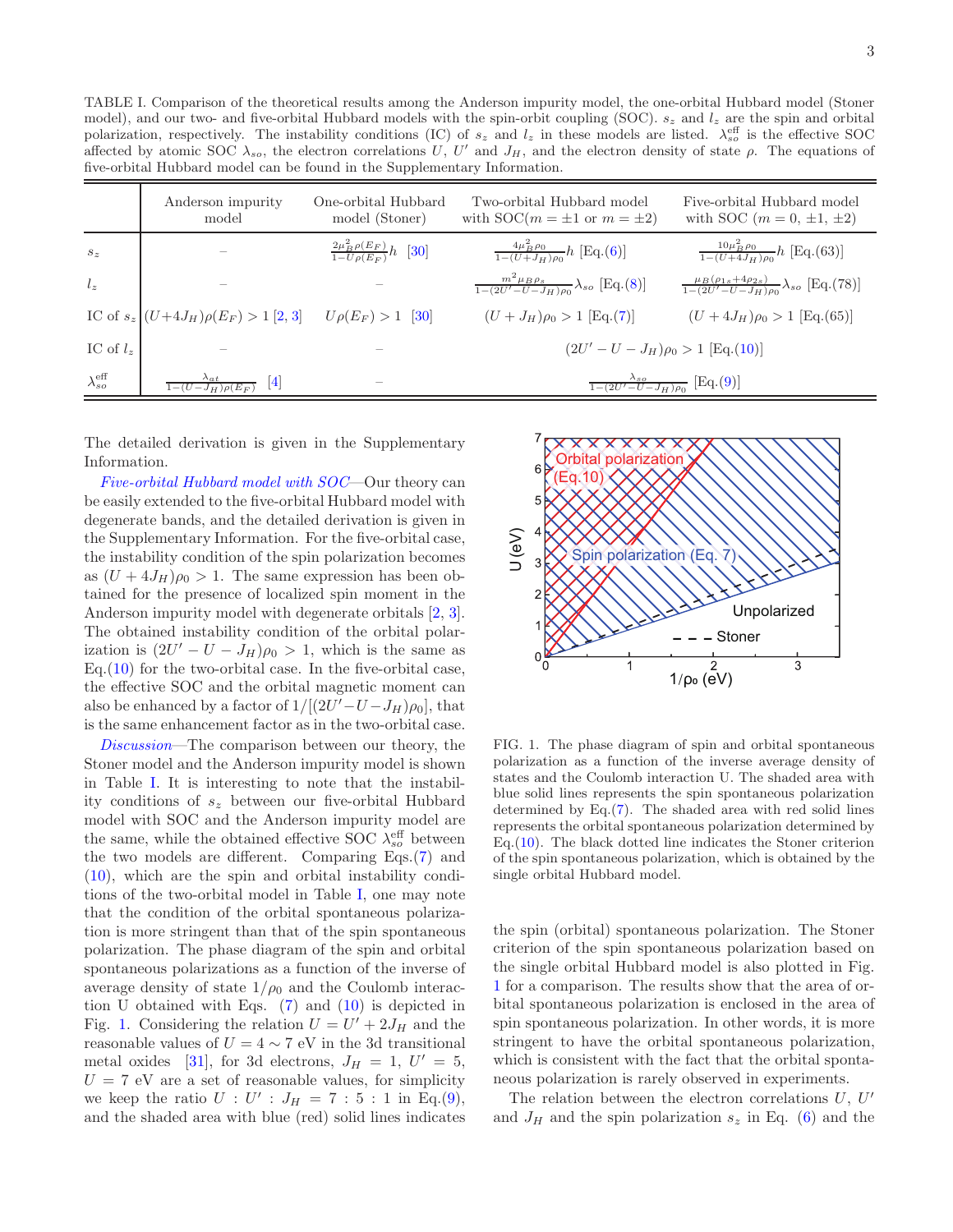orbital polarization  $l_z$  in Eq. [\(8\)](#page-1-1) can be understood by the energy terms in Eq.  $(4)$ . For a given state with orbital m and spin  $\uparrow$ , according to the principle of minimum energy, in order to compensate the Coulomb interaction U, the occupancy number  $\langle n_{m} \rangle$  will decrease, which will increase  $s_z$  and decrease  $l_z$ . To compensate the Coulomb interaction U', the occupancy numbers  $\langle n_{\bar{m}\uparrow} \rangle$  and  $\langle n_{\bar{m}\downarrow} \rangle$ will equally decrease, which will have no effect on  $s_z$  and increase  $l_z$ . To compensate the Hund interaction  $J_H$ , the occupancy number  $\langle n_{\overline{m}\uparrow} \rangle$  will increase, which will increase  $s_z$  and decrease  $l_z$ . The above argument by Eq. [\(4\)](#page-1-6) is consistent with the obtained enhancement factor  $1/[1 - (2U' - U - J_H)]\rho_0$  for  $l_z$  in Eq. [\(8\)](#page-1-1), where U and  $J_H$  will decrease  $l_z$  and U' will increase  $l_z$ . The same argument by Eq. [\(4\)](#page-1-6) is also consistent with the calculated enhancement factor  $1/[1-(U+J_H)]\rho_0$  for  $s_z$ in Eq. [\(6\)](#page-1-2), where U and  $J_H$  will increase  $s_z$  and U' has no effect on  $s_z$ .

Application—Equation [\(9\)](#page-1-5) shows that Coulomb interactions can enhance the effective SOC. Recently, for magnetic topological insulators  $PdBr_3$  and  $PtBr_3$ , it is found that the energy gap increases with the increase of Coulomb interaction [\[28\]](#page-4-23). In these topological materials, the energy gap is opened due to the SOC, and the enhancement of SOC by the Coulomb interaction can be naturally obtained by Eq.[\(9\)](#page-1-5). In addition, since the magnetic optical Kerr effect (MOKE) and the Faraday effect are determined by the SOC, the experimentally observed large Faraday effect in metal fluoride nanogranular films [\[32](#page-4-27)] and the predicted large MOKE at Fe/insulator interfaces [\[33\]](#page-4-28) can also be understood by the effect of Coulomb interaction as revealed by  $Eq.(9)$  $Eq.(9)$ , because the Coulomb interaction becomes important with the decreased screening effect at the interfaces. It is noted that the Hubbard model with SOC has been extensively studied, where the SOC can induce the Dzyaloshinski-Moriya interaction and the pesudo-dipolar interaction [\[29,](#page-4-24) [34](#page-4-29)– [45\]](#page-5-0).

The orbital magnetic moment can also be enhanced by Coulomb interaction, as given by Eq.[\(8\)](#page-1-1). In the recent experiment, the orbital magnetic moment in FeCo nanogranules is observed to be three times larger than that of FeCo bulk  $[25]$ . Using Eq. $(8)$ , the ratio of the orbital magnetic moment without the Coulomb interaction  $l_z(U=0)$  to the orbital magnetic moment with finite U  $l_z(U)$  can be approximately written as:

<span id="page-3-0"></span>
$$
\frac{l_z(U)}{l_z(0)} = \frac{1}{1 - (2U' - U - J_H)\rho_0}.
$$
 (11)

As the Coulomb interactions can be approximately neglected in the metal bulk, and become important in the metal/insulator interfaces,  $l_z(0)$  and  $l_z(U)$  can represent the orbital moment of FeCo bulk and nanogranules, respectively. To reproduce the experimental ratio of orbital magnetic moment between FeCo nanogranules and bulk we may take,  $l_z(U)/l_z(0) = 3$ , the fitted value  $U = 4.4$  eV is obtained by Eq. $(11)$ , which is reasonable for 3d transition metals. In the fitting, we use the approximation in the DFT calculation, to keep  $J_H = 0$  eV,  $U = U'$ .  $\rho_0 = 0.15$  (1/eV) is obtained by DFT calculation for the FeCo interface, where  $\rho_0$  is approximately estimated as the density of states at Fermi level. Therefore,  $Eq.(11)$  $Eq.(11)$ can be used to qualitatively explain the enhancement of orbital magnetic moment for the FeCo nanogranules in the experiment.

Conclusion— A two-orbital Hubbard model with SOC, we show that the orbital polarization and the effective SOC in ferromagnets are enhanced by a factor of  $1/[1-(2U'-U-J_H)\rho_0]$ , where U and U' are the on-site Coulomb interaction within the same orbitals and between different orbitals, respectively,  $J_H$  is the Hund coupling, and  $\rho_0$  is the average density of states. The same factor is obtained for the five-orbital Hubbard model with degenerate bands. Our theory can be viewed as the realization of Hund's rule in ferromagnets. The theory can be applied to understand the enhanced band gap due to SOC in magnetic topological insulators, and the enhanced orbital magnetic moment in ferromagnetic nanogranules in a recent experiment. In addition, our results reveal that it is more stringent to have the orbital spontaneous polarization than the spin spontaneous polarization, which is consistent with experimental observations. As the electronic interaction in some twodimensional (2D) systems can be controlled experimentally [\[46\]](#page-5-1), according to our theory, the enhanced SOC, spin and orbital magnetic moments are highly expected to be observed in these 2D systems. This present work not only provides a fundamental basis for understanding the enhancements of SOC in some magnetic materials, but also sheds light on how to get a large SOC through hybrid spintronic structures.

The authors acknowledge Q. B. Yan, Z. G. Zhu, and Z. C. Wang for many valuable discussions. This work is supported in part by the National Key R&D Program of China (Grant No. 2018YFA0305800), the Strategic Priority Research Program of the Chinese Academy of Sciences (Grant No. XDB28000000), the National Natural Science Foundation of China (Grant No. 11834014), and Beijing Municipal Science and Technology Commission (Grant No. Z191100007219013). B.G. is also supported by the National Natural Science Foundation of China (Grants No. Y81Z01A1A9 and No. 12074378), the Chinese Academy of Sciences (Grants No. Y929013EA2 and No. E0EG4301X2), the University of Chinese Academy of Sciences (Grant No. 110200M208), the Strategic Priority Research Program of Chinese Academy of Sciences (Grant No. XDB33000000), and the Beijing Natural Science Foundation (Grant No. Z190011). SM is supported by JST CREST Grant (No. JPMJCR19J4 No. JPMJCR1874 and No. JPMJCR20C1) and JSPS KAK-ENHI (Nos. 17H02927 and 20H01865) from MEXT, Japan.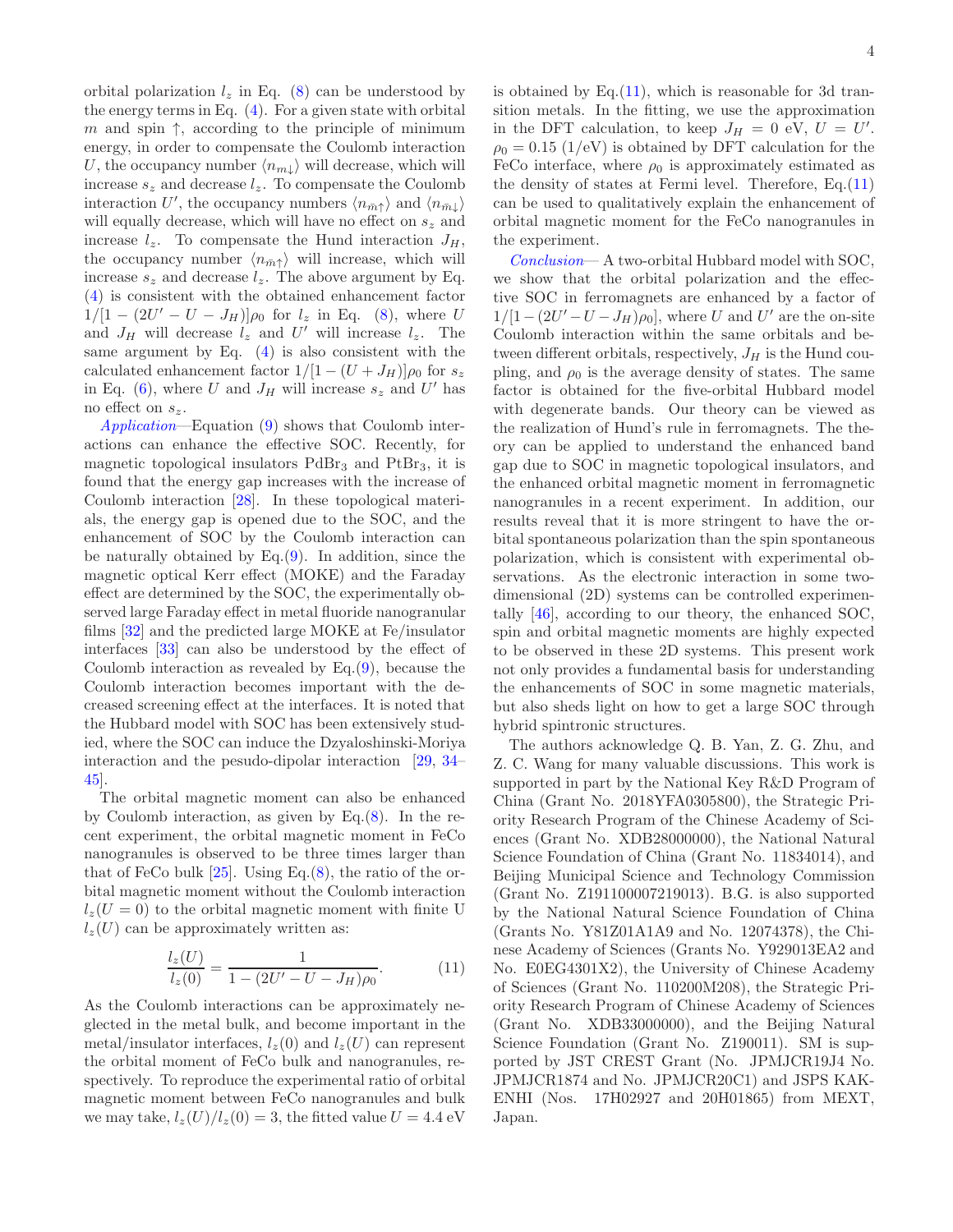∗ [gubo@ucas.ac.cn](mailto:gubo@ucas.ac.cn)

- <span id="page-4-1"></span><span id="page-4-0"></span>† [gsu@ucas.ac.cn](mailto:gsu@ucas.ac.cn)
- <span id="page-4-2"></span>[1] P. W. Anderson, Localized magnetic states in metals, Phys. Rev. 124[, 41 \(1961\).](https://doi.org/10.1103/physrev.124.41)
- <span id="page-4-3"></span>[2] T. Moriya, Ferro- and antiferromagnetism of transition metals and alloys, [Prog. Theor. Phys.](https://doi.org/10.1143/ptp.33.157) 33, 157 (1965).
- <span id="page-4-4"></span>[3] K. Yosida, A. Okiji, and S. Chikazumi, Magnetic anisotropy of localized state in metals, [Prog. Theor. Phys.](https://doi.org/10.1143/ptp.33.559) 33, 559 (1965).
- <span id="page-4-5"></span>[4] Y. Yafet, Spin-orbit induced spin-flip scattering by a local moment, [J. Appl. Phys.](https://doi.org/10.1063/1.1660345) 42, 1564 (1971).
- <span id="page-4-6"></span>[5] A. Fert and O. Jaoul, Left-right asymmetry in the scattering of electrons by magnetic impurities, and a hall effect, [Phys. Rev. Lett.](https://doi.org/10.1103/physrevlett.28.303) 28, 303 (1972).
- <span id="page-4-7"></span>[6] G.-Y. Guo, S. Maekawa, and N. Nagaosa, Enhanced spin hall effect by resonant skew scattering in the orbital-dependent kondo effect, [Phys. Rev. Lett.](https://doi.org/10.1103/physrevlett.102.036401) 102, 036401 (2009).
- <span id="page-4-8"></span>[7] B. Gu, J.-Y. Gan, N. Bulut, T. Ziman, G.-Y. Guo, N. Nagaosa, and S. Maekawa, Quantum renormalization of the spin hall effect, [Phys. Rev. Lett.](https://doi.org/10.1103/physrevlett.105.086401) 105, 086401 (2010).
- <span id="page-4-9"></span>[8] I. Zutić, J. Fabian, and S. D. Sarma, Spintronics: Fundamentals and applications, [Rev. Mod. Phys.](https://doi.org/10.1103/revmodphys.76.323) 76, 323 (2004).
- <span id="page-4-10"></span>[9] S. Maekawa, ed., [Concepts in Spin Electronics](https://doi.org/10.1093/acprof:oso/9780198568216.001.0001) (Oxford University Press, 2006).
- <span id="page-4-11"></span>[10] A. Soumyanarayanan, N. Reyren, A. Fert, and C. Panagopoulos, Emergent phenomena induced by spin–orbit coupling at surfaces and interfaces, Nature 539[, 509 \(2016\).](https://doi.org/10.1038/nature19820)
- <span id="page-4-12"></span>[11] J.-Y. You, Z. Zhang, X.-J. Dong, B. Gu, and G. Su, Twodimensional magnetic semiconductors with room curie temperatures, [Phys. Rev. Research](https://doi.org/10.1103/physrevresearch.2.013002) 2, 013002 (2020).
- <span id="page-4-13"></span>[12] N. Nagaosa, J. Sinova, S. Onoda, A. H. Mac-Donald, and N. P. Ong, Anomalous hall effect, [Rev. Mod. Phys.](https://doi.org/10.1103/revmodphys.82.1539) 82, 1539 (2010).
- <span id="page-4-14"></span>[13] M. Dyakonov and V. Perel, Current-induced spin orientation of electrons in semiconductors, [Phys. Lett. A](https://doi.org/10.1016/0375-9601(71)90196-4) 35, 459 (1971).
- [14] J. E. Hirsch, Spin hall effect, [Phys. Rev. Lett.](https://doi.org/10.1103/physrevlett.83.1834) 83, 1834 (1999).
- [15] Y. K. Kato, Observation of the spin hall effect in semiconductors, Science 306[, 1910 \(2004\).](https://doi.org/10.1126/science.1105514)
- <span id="page-4-15"></span>[16] J. Sinova, S. O. Valenzuela, J. Wunderlich, C. H. Back, and T. Jungwirth, Spin hall effects, [Rev. Mod. Phys.](https://doi.org/10.1103/revmodphys.87.1213) 87, 1213 (2015).
- <span id="page-4-16"></span>[17] L. Fu, C. L. Kane, and E. J. Mele, Topological insulators in three dimensions, [Phys. Rev. Lett.](https://doi.org/10.1103/physrevlett.98.106803) 98, 106803 (2007).
- [18] J. E. Moore and L. Balents, Topological invariants of time-reversal-invariant band structures, Phys. Rev. B 75[, 121306\(R\) \(2007\).](https://doi.org/10.1103/physrevb.75.121306)
- [19] M. Z. Hasan and C. L. Kane, Colloquium: Topological insulators, [Rev. Mod. Phys.](https://doi.org/10.1103/revmodphys.82.3045) 82, 3045 (2010).
- [20] X.-L. Qi and S.-C. Zhang, Topological insulators and superconductors, [Rev. Mod. Phys.](https://doi.org/10.1103/revmodphys.83.1057) 83, 1057 (2011).
- <span id="page-4-17"></span>[21] J.-Y. You, C. Chen, Z. Zhang, X.-L. Sheng, S. A. Yang, and G. Su, Two-dimensional weyl halfsemimetal and tunable quantum anomalous hall effect, Phys. Rev. B 100[, 064408 \(2019\).](https://doi.org/10.1103/physrevb.100.064408)
- <span id="page-4-18"></span>[22] S. Muhlbauer, B. Binz, F. Jonietz, C. Pfleiderer, A. Rosch, A. Neubauer, R. Georgii, and

P. Boni, Skyrmion lattice in a chiral magnet, Science **323**[, 915 \(2009\).](https://doi.org/10.1126/science.1166767)

- [23] X. Z. Yu, Y. Onose, N. Kanazawa, J. H. Park, J. H. Han, Y. Matsui, N. Nagaosa, and Y. Tokura, Realspace observation of a two-dimensional skyrmion crystal, Nature 465[, 901 \(2010\).](https://doi.org/10.1038/nature09124)
- <span id="page-4-19"></span>[24] N. Nagaosa and Y. Tokura, Topological properties and dynamics of magnetic skyrmions, [Nat. Nanotechnol.](https://doi.org/10.1038/nnano.2013.243) 8, 899 (2013).
- <span id="page-4-20"></span>[25] Y. Ogata, H. Chudo, B. Gu, N. Kobayashi, M. Ono, K. Harii, M. Matsuo, E. Saitoh, and S. Maekawa, Enhanced orbital magnetic moment in FeCo nanogranules observed by barnett effect, [J. Magn. Magn. Mater.](https://doi.org/10.1016/j.jmmm.2017.06.101) 442, 329 (2017).
- <span id="page-4-21"></span>[26] R. Gotter, A. Verna, M. Sbroscia, R. Moroni, F. Bisio, S. Iacobucci, F. Offi, S. R. Vaidya, A. Ruocco, and G. Stefani, Unexpectedly large electron correlation measured in auger spectra of ferromagnetic iron thin films: Orbital-selected coulomb and exchange contributions, [Phys. Rev. Lett.](https://doi.org/10.1103/physrevlett.125.067202) 125, 067202 (2020).
- <span id="page-4-22"></span>[27] J. A. Riera, Spin polarization in the hubbard model with rashba spin-orbit coupling on a ladder, Phys. Rev. B 88[, 045102 \(2013\).](https://doi.org/10.1103/physrevb.88.045102)
- <span id="page-4-23"></span>[28] J.-Y. You, Z. Zhang, B. Gu, and G. Su, Twodimensional room-temperature ferromagnetic semiconductors with quantum anomalous hall effect, [Phys. Rev. Appl](https://doi.org/10.1103/physrevapplied.12.024063) 12, 024063 (2019).
- <span id="page-4-24"></span>[29] T. A. Kaplan, Single-band hubbard model with spin-orbit coupling, Z. Phys. B  $49, 313$  (1983).<br>Collective electron
- <span id="page-4-25"></span>[30] Collective electron ferronmagnetism, [Proc. Math. Phys. Eng. Sci.](https://doi.org/10.1098/rspa.1938.0066) 165, 372 (1938).
- <span id="page-4-26"></span>[31] S. Maekawa, T. Tohyama, S. E. Barnes, S. Ishihara, W. Koshibae, and G. Khaliullin, [Physics of Transition Metal Oxides](https://doi.org/10.1007/978-3-662-09298-9) (Springer Berlin Heidelberg, 2004).
- <span id="page-4-27"></span>[32] N. Kobayashi, K. Ikeda, B. Gu, S. Takahashi, H. Masumoto, and S. Maekawa, Giant faraday rotation in metal-fluoride nanogranular films, Sci. Rep. 8[, 4978 \(2018\).](https://doi.org/10.1038/s41598-018-23128-5)
- <span id="page-4-28"></span>[33] B. Gu, S. Takahashi, and S. Maekawa, Enhanced magneto-optical kerr effect at fe/insulator interfaces, Phys. Rev. B 96[, 214423 \(2017\).](https://doi.org/10.1103/physrevb.96.214423)
- <span id="page-4-29"></span>[34] D. Coffey, T. M. Rice, and F. C. Zhang, Dzyaloshinskii-moriya interaction in the cuprates, Phys. Rev. B 44[, 10112 \(1991\).](https://doi.org/10.1103/physrevb.44.10112)
- [35] L. Shekhtman, O. Entin-Wohlman, and A. Aharony, Moriya's anisotropic superexchange interaction, frustration, and dzyaloshinsky's weak ferromagnetism, [Phys. Rev. Lett.](https://doi.org/10.1103/physrevlett.69.836) 69, 836 (1992).
- [36] L. Shekhtman, A. Aharony, and O. Entin-Wohlman, Bond-dependent symmetric and antisymmetric superexchange interactions in  $La_2CuO_4$ , [Phys. Rev. B](https://doi.org/10.1103/physrevb.47.174) 47, 174 (1993).
- [37] N. E. Bonesteel, Theory of anisotropic superexchange in insulating cuprates, Phys. Rev. B 47[, 11302 \(1993\).](https://doi.org/10.1103/physrevb.47.11302)
- [38] W. Koshibae, Y. Ohta, and S. Maekawa, Electronic and magnetic structures of cuprates with spin-orbit interaction, Phys. Rev. B 47[, 3391 \(1993\).](https://doi.org/10.1103/physrevb.47.3391)
- [39] W. Koshibae, Y. Ohta, and S. Maekawa, Comment on "moriya's anisotropic superexchange interaction, frustration, and dzyaloshinsky's weak ferromagnetism", [Phys. Rev. Lett.](https://doi.org/10.1103/physrevlett.71.467) 71, 467 (1993).
- [40] H. E. Viertiö and N. E. Bonesteel, Interplanar coupling and the weak ferromagnetic transition in $\text{La}_{2-x}\text{Nd}_x\text{CuO}_4$ ,